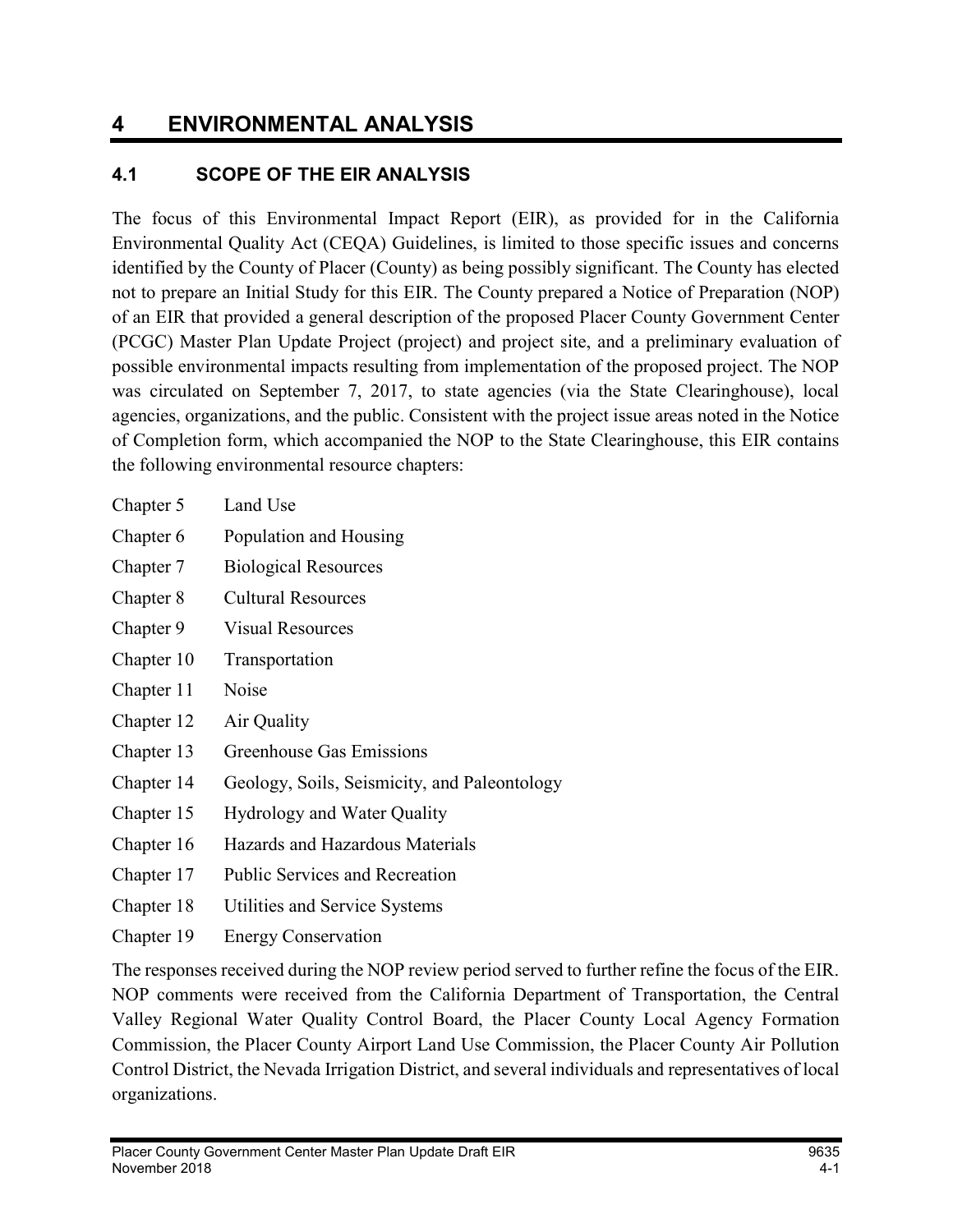### Issues Excluded from the EIR

As evaluated in the NOP, the project does not have the potential to result in significant impacts to certain environmental resource areas. In accordance with Section 15128 of the CEQA Guidelines and Section 18.20.030A of the Placer County Environmental Review Ordinance, the issues discussed below are not discussed in this EIR.

### **Agriculture**

The project is expected to have no impact to agricultural and forestry resources. The project site has been largely developed since the 1940s (County of Placer 2018), does not contain substantial timber resources, and is not used as nor is zoned for agricultural uses (County of Placer 2010). The project site is not eligible for a Williamson Act contract due to the lack of agricultural activity (CDC 2017), and it is not listed in the Farmland Mapping and Monitoring Program database as Prime Farmland, Unique Farmland, Farmland of Statewide Importance, or Farmland of Local Importance (CDC 2016). Therefore, the project would not result in any impacts to agricultural or forestry resources and these issues are not analyzed in this EIR.

#### Mineral Resources

The project site does not support any significant mineral resources based on the classification studies prepared by the California Department of Conservation, Division of Mines and Geology (County of Placer 2003). The project site does not support mineral recovery activities and is not known to contain substantial mineral resources; therefore, development of the project site would not destroy any existing mineral resources. Therefore, the project would not result in any impacts to mineral resources, and this issue is not analyzed in this EIR.

# 4.2 ENVIRONMENTAL SETTING

According to Section 15125(a) of the CEQA Guidelines, an EIR must include a description of the existing physical environmental conditions in the vicinity of the project as they exist at the time when the NOP is published. This "environmental setting" typically constitutes the "baseline" condition" against which project-related impacts are compared. Therefore, the baseline condition for this EIR, unless noted otherwise, is based on conditions that existed in September 2017, when the NOP was published.

For analytical purposes, impacts associated with implementation of the proposed PCGC Master Plan Update are compared against existing conditions at the time the NOP was published. The proposed project's cumulative impacts are assessed against future, or "cumulative," conditions, generally defined as the conditions anticipated to exist in approximately 2036, which is the future year condition forecasting provided by the County's traffic modeling. Existing conditions and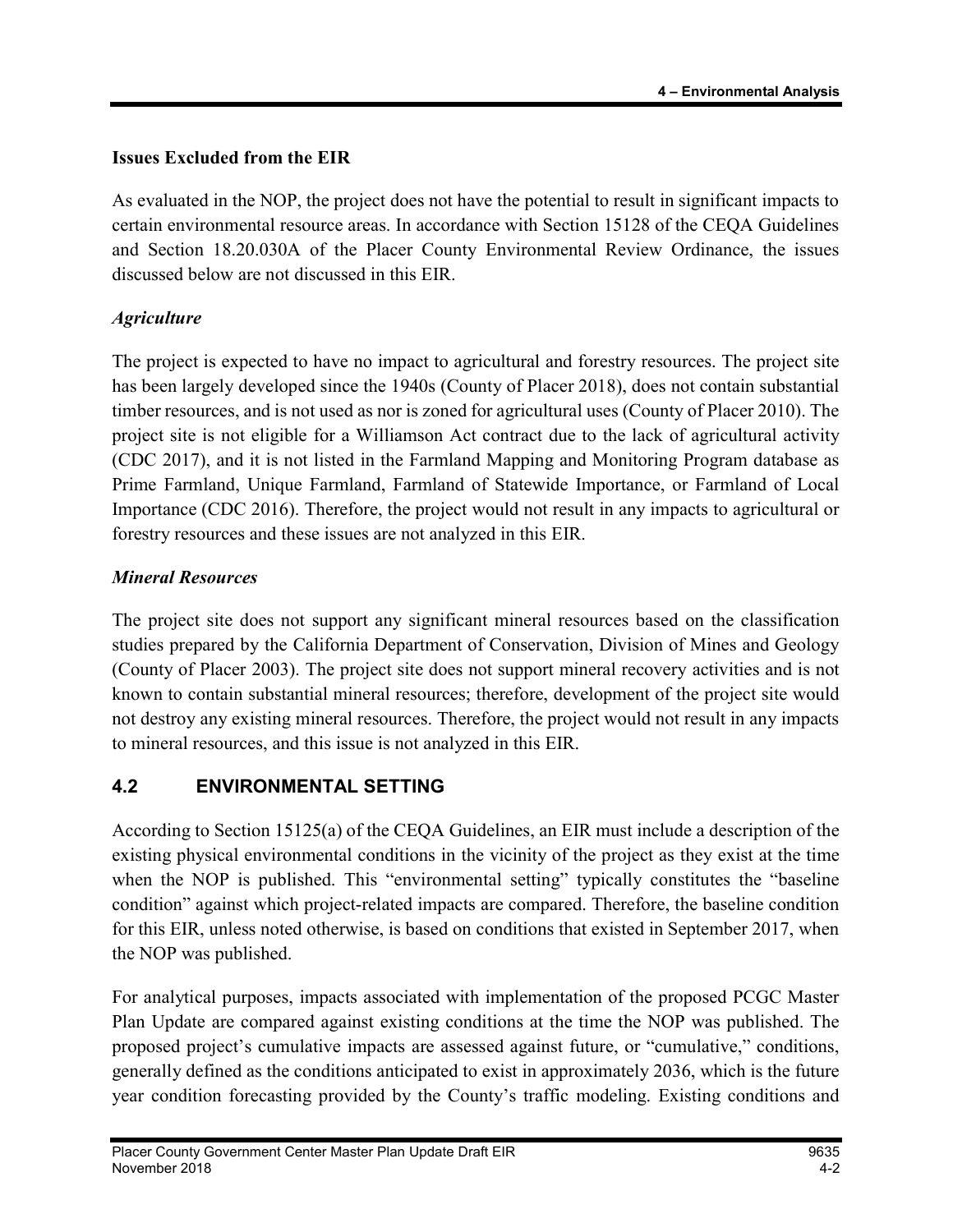cumulative conditions can differ by issue area. Each chapter defines the existing conditions and cumulative conditions for the impact being analyzed.

In determining the level of significance of environmental impacts associated with the proposed project, the analysis in this EIR assumes that the proposed project would comply with relevant federal and state laws and regulations, County General Plan policies, County ordinances, and other adopted County documents (e.g., Auburn/Bowman Community Plan), unless otherwise noted. Therefore, such mandatory policies, ordinances, and standards are not identified as mitigation measures, but, rather, are discussed as part of the regulatory setting governing the proposed project.

# 4.3 CHAPTER FORMAT

Each chapter begins with a description of the project's environmental setting to establish the existing conditions (i.e., baseline) that characterize the project site and surrounding area. The second section in each chapter presents the regulatory framework, which summarizes the adopted federal, state, and local plans, policies, and ordinances as they pertain to the project's potential environmental effects. The regulatory setting is followed by a statement of the thresholds of significance used to determine whether the project's physical environmental effects would constitute a significant impact. This is followed by the analysis of project impacts at both the programmatic and project levels of analysis.

For each impact evaluated, an impact summary table presents the impact number and title, a determination of the level of significance of the impact for each of the three project components (the PCGC Master Plan Update, the Health and Human Services building, and the Multifamily Residential project at 1st Street and B Avenue), the mitigation measures necessary to reduce or avoid significant impacts, and a determination of the level of significance after implementation of mitigation measures. An explanation of each impact and an analysis of its significance follow each impact summary table.

An example of an impact summary table is shown here:

| Impact 9-1                               | Would the project have a substantial adverse effect on a scenic vista? |                                                     |                                           |
|------------------------------------------|------------------------------------------------------------------------|-----------------------------------------------------|-------------------------------------------|
|                                          | <b>PCGC Master Plan</b><br>Update                                      | <b>Health and Human</b><br><b>Services Building</b> | <b>Multifamily Residential</b><br>Project |
| <b>Level of Significance:</b>            | Less than Significant                                                  | Less than Significant                               | Less than Significant                     |
| <b>Mitigation Measures:</b>              | None Required                                                          | None Required                                       | None Required                             |
| Significance after<br><b>Mitigation:</b> | Less than Significant                                                  | Less than Significant                               | Less than Significant                     |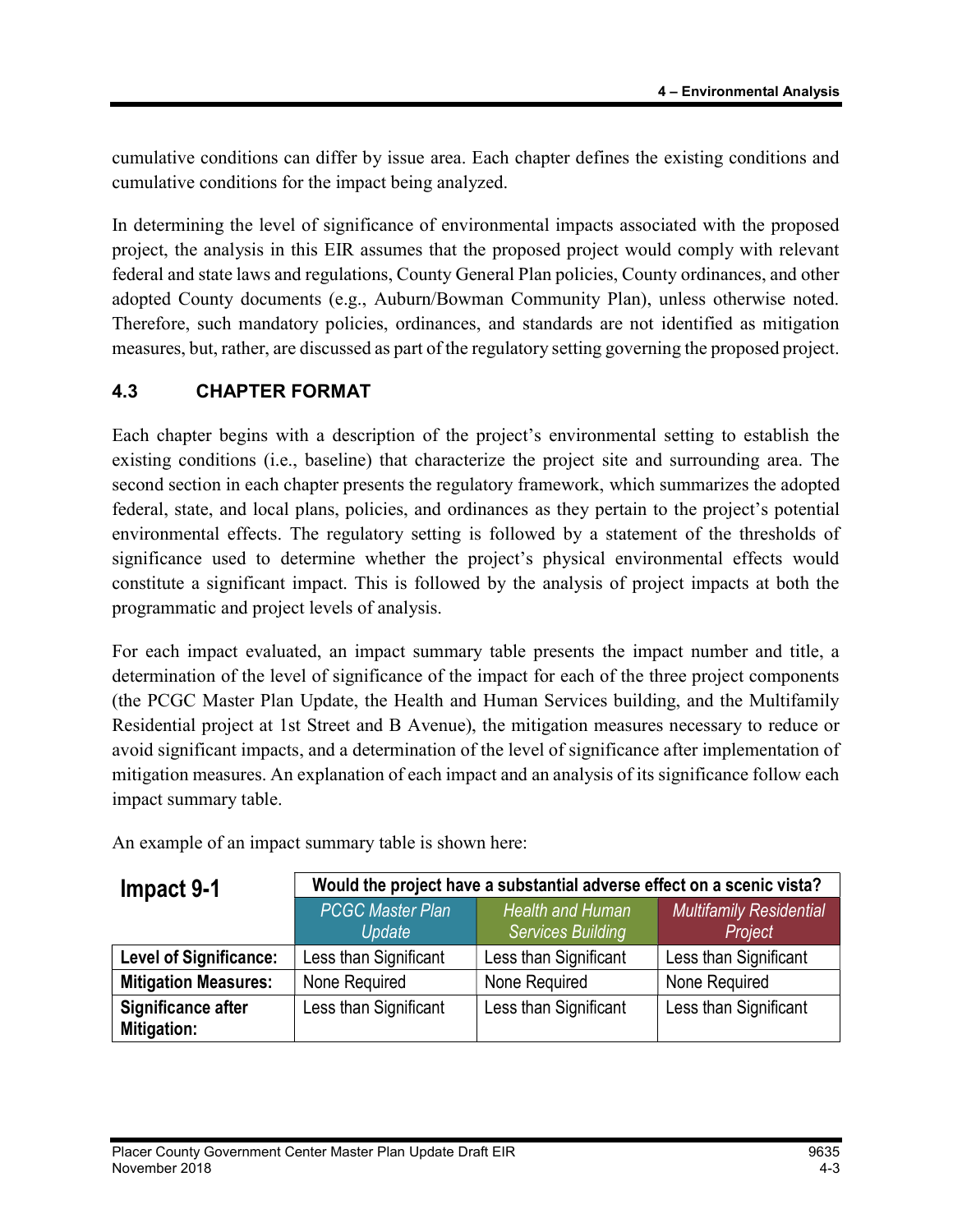Following the impact summary table, each chapter presents the programmatic analysis of the PCGC Master Plan Update, followed by the project-level analyses of the Health and Human Services building project and the Multifamily Residential project.

Each discussion of potential impacts of the proposed project is presented in paragraph form. The project-specific impacts associated with construction and operation of the proposed project are evaluated and compared to the thresholds of significance for the particular impact. The analysis discusses the applicable local, state, and federal laws and regulations that would reduce impacts. As noted above, it is assumed that the proposed project would comply with applicable laws, ordinances, and regulations, and that the County and/or private project applicants would obtain all necessary permits and comply with all required conditions of those permits. In many instances, the actions that are necessary to reduce a project impact to less than significant are already required by existing laws or requirements, in which case it is not necessary for additional mitigation measures to be imposed. The impact analysis concludes with a determination of the impact's significance, shown in bold type (e.g., less-than-significant impact or significant and unavoidable impact).

#### Cumulative Impacts Analysis

An analysis of cumulative impacts follows the evaluation of project impacts in each chapter. As defined in CEQA Guidelines Section 15355, cumulative impacts refer to two or more individual impacts that, when considered together, are considerable or compound or increase other environmental impacts. The cumulative impact from several projects is the change in the environment that results from the incremental impact of that project together with other past, present, and reasonably foreseeable projects, causing related impacts.

In this EIR, issue area chapters provide an introductory statement that defines the cumulative analysis methodology and the cumulative context being analyzed. In some instances, a projectspecific impact may be considered less than significant, but would be considered potentially significant in combination with other development within the surrounding area. Or, in some instances, a potentially significant impact could result on a project level, but would not result in a cumulatively considerable impact. The cumulative impacts analysis is presented in the same format as the impacts section is, described above. When a cumulatively significant impact is identified, that section addresses what the project's incremental contribution to that cumulatively significant impact would be.

#### Mitigation Measures

Within each impact analysis discussion, any feasible mitigation measures necessary to reduce the significance of that impact are identified, and the degree to which the identified mitigation measure would reduce the impact is described. As noted above, compliance with applicable laws, policies,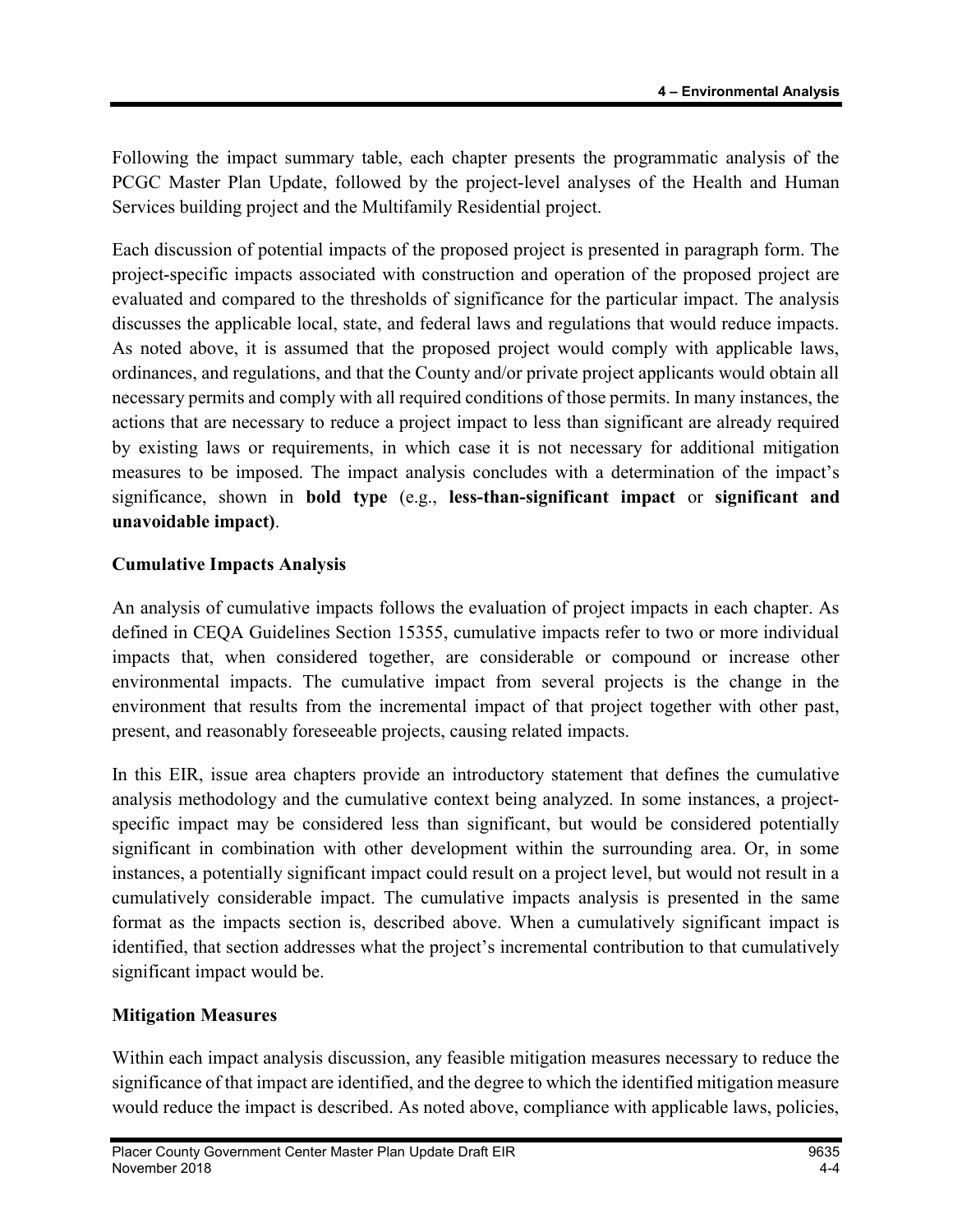and regulations is assumed and will be identified in the impact analysis. In many cases, compliance with applicable laws, policies, and regulations is sufficient to ensure that an impact would remain less than significant. The text of all mitigation measures for each environmental resource chapter is provided in a single section following the impact analysis.

CEQA Guidelines Section 15370 defines mitigation as follows:

- avoiding the impact altogether by not taking a certain action or parts of an action;
- minimizing impacts by limiting the degree of magnitude of the action and its implementation;
- rectifying the impact by repairing, rehabilitating, or restoring the affected environment;
- reducing or eliminating the impact over time by preservation and maintenance operations during the life of the action; and/or
- compensating for the impact by replacing or providing substitute resources or environments.

In addition, provided there is a "reasonable plan for mitigation" and the project's contributions are "sufficiently tied to the actual mitigation" of the project's impacts, a commitment to contribute a fair share to such a mitigation program may be sufficient to meet an agency's mitigation duty under CEQA (Save Our Peninsula Com. v. Monterey County Bd. of Supervisors, [2001] 87 Cal.App.4th 99, 141; see also CEQA Guidelines, Section 15130(a)(3) [recognizing that a project's contribution to a cumulative impact may be less than cumulatively considerable where "the project is required to implement or fund its fair share of a mitigation measure or measures designed to alleviate the cumulative impact"]; see also Anderson First Coalition v. City of Anderson [2005] 130 Cal.App.4th 1173).

# 4.4 TERMINOLOGY USED IN THE EIR

This Draft EIR uses the following terminology to describe environmental effects of the proposed project:

• Thresholds of Significance: A set of criteria used by the lead agency to determine at what level, or "threshold," an impact would be considered significant. Thresholds of significance used in this EIR include those set forth in CEQA Guidelines Section 15065 (Mandatory Findings of Significance) and those derived from questions set forth in Appendix G of the CEQA Guidelines; criteria based on regulatory standards of local, state, and federal agencies; and criteria based on goals and policies identified in the Placer County General Plan, the County's Auburn/Bowman Community Plan, and the Placer County Code. In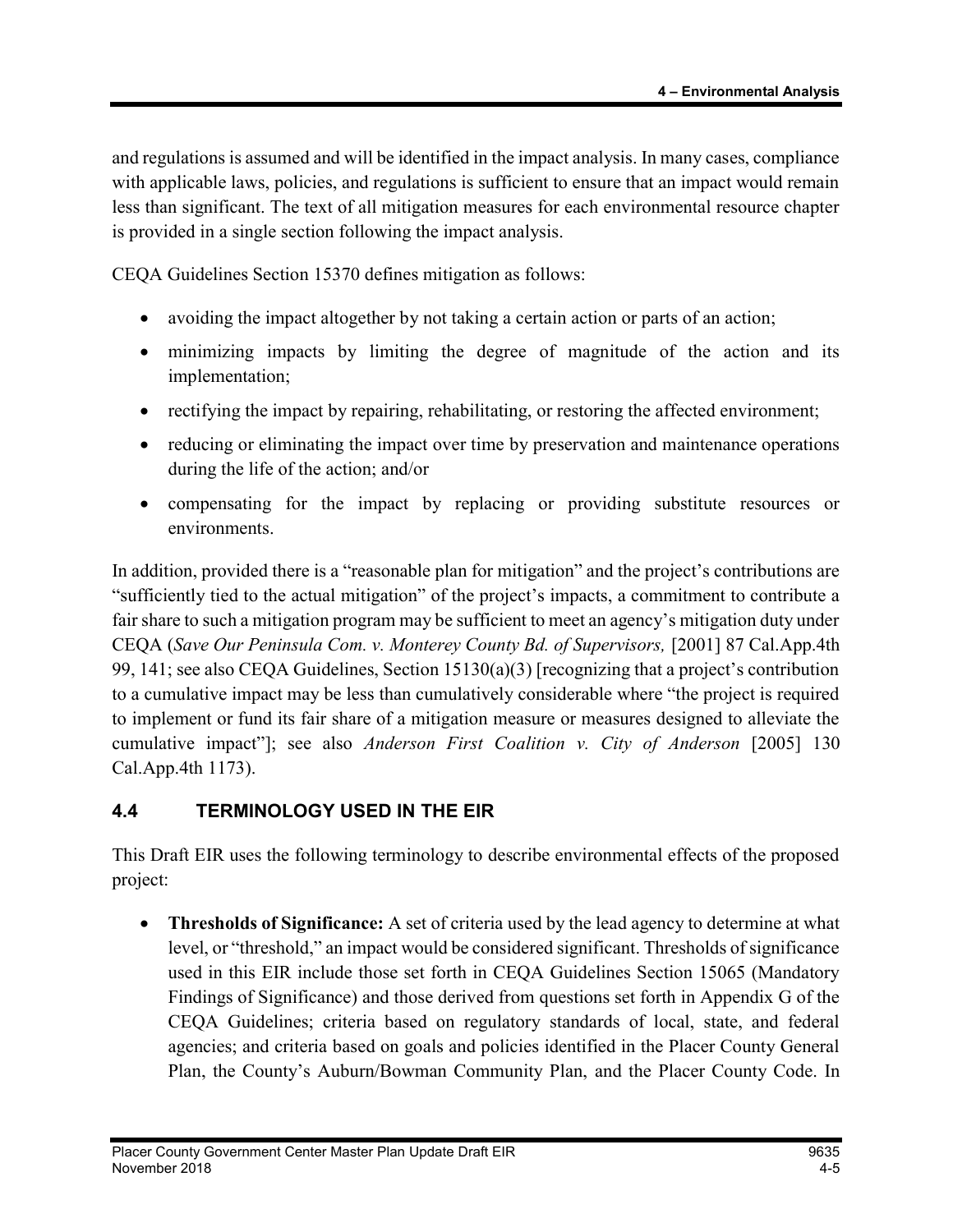determining the level of significance, the analysis assumes that the proposed project would comply with relevant federal, state, and local regulations and ordinances.

- Less-than-Significant Impact: A project impact is considered less than significant when it does not reach the significance threshold according to the relevant standard, indicating that there would be no substantial adverse change in the environment. No mitigation is required for less-than-significant impacts.
- Potentially Significant Impact: A potentially significant impact is an environmental effect that could cause a substantial adverse change in the environment; however, additional information is needed regarding the extent of the impact to make the determination of significance. To provide a conservative impact assessment under CEQA, a potentially significant impact is treated as if it were a significant impact.
- Significant Impact: A project impact is considered significant if it results in a substantial adverse change in the physical conditions of the environment. Significant impacts are identified by the evaluation of project effects in the context of specified significance criteria. When available, potentially feasible mitigation measures and/or project alternatives are identified to reduce these effects on the environment.
- Significant and Unavoidable Impact: A project impact is considered significant and unavoidable if it results in a substantial adverse change in the physical conditions of the environment and cannot be mitigated to a level that is less than significant. Significant impacts are identified by the evaluation of project effects in the context of specified significance criteria. Even after application of potentially feasible mitigation measures and/or project alternatives are identified, these effects to the environment remain adverse.
- Cumulative Impact: According to CEQA, "cumulative impacts refer to two or more individual effects which, when considered together, are considerable or which compound or increase other environmental impacts" (CEQA Guidelines Section 15355). CEQA requires that cumulative impacts be discussed when the "project's incremental effect is cumulatively considerable" (CEQA Guidelines, Section 15130 (a)).

### 4.5 REFERENCES CITED

- CDC (California Department of Conservation). 2016. Farmland Mapping and Monitoring Program. "Placer County." Accessed June 2018. http://www.conservation.ca.gov/dlrp/fmmp/Pages/Placer.aspx.
- CDC. 2017. "Land Conservation (Williamson) Act Program Overview." Accessed June 2018. http://www.conservation.ca.gov/dlrp/lca/Pages/basic\_contract\_provisions/wa\_overview.a spx.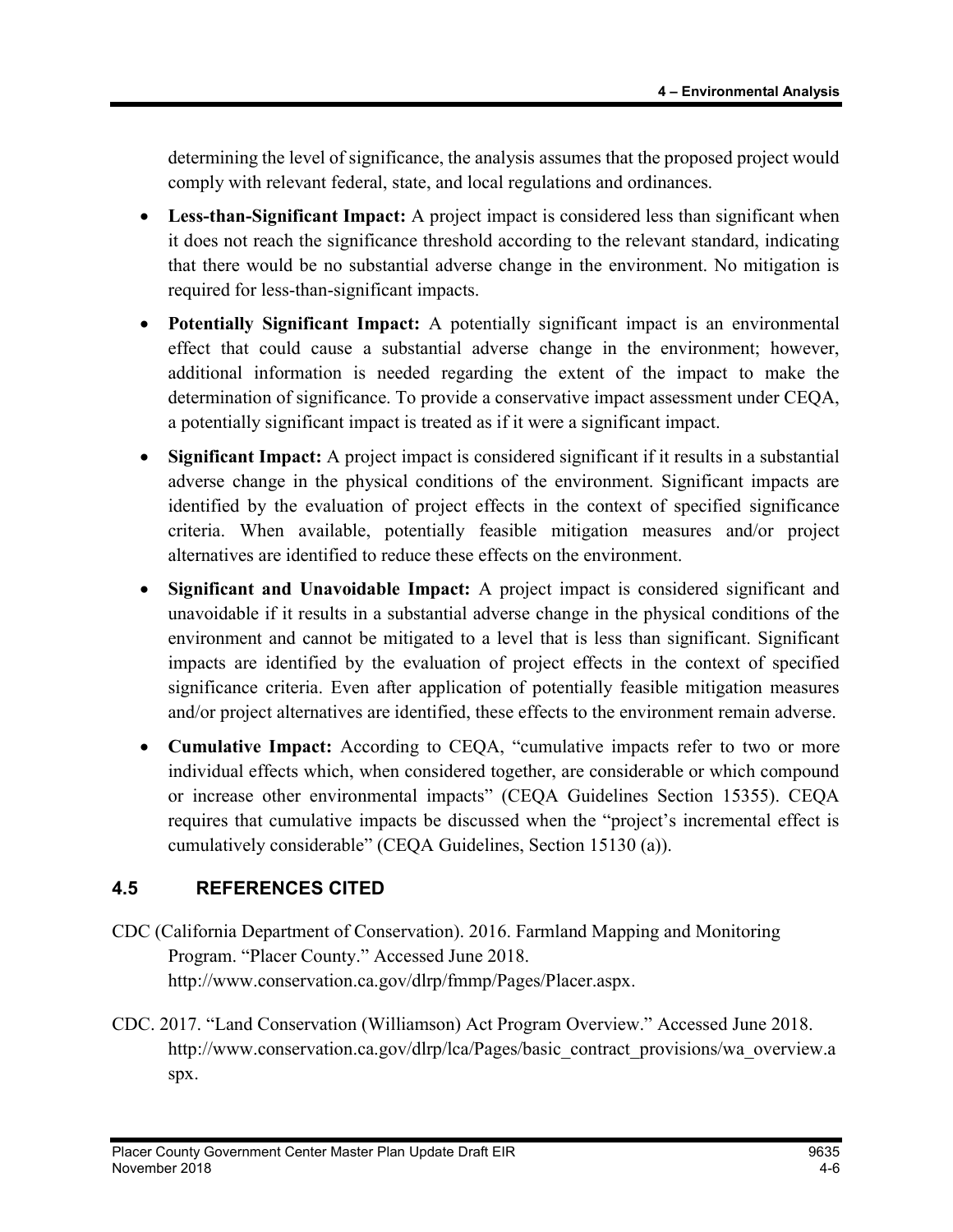- County of Placer. 2003. DeWitt Government Center Facility Plan EIR. Prepared for Placer County Department of Facility Services. Prepared by North Fork Associates. December 2003.
- County of Placer. 2018. Placer County Government Center Master Plan, Draft Strategic Vision. Prepared by Williams + Paddon. November 16, 2018. http://www.placer.ca.gov/pcgc.
- NFA/URS (North Fork Associates and URS). 2002. Existing Conditions Reports. Chapter 1 Geologic Resources. August 2002.